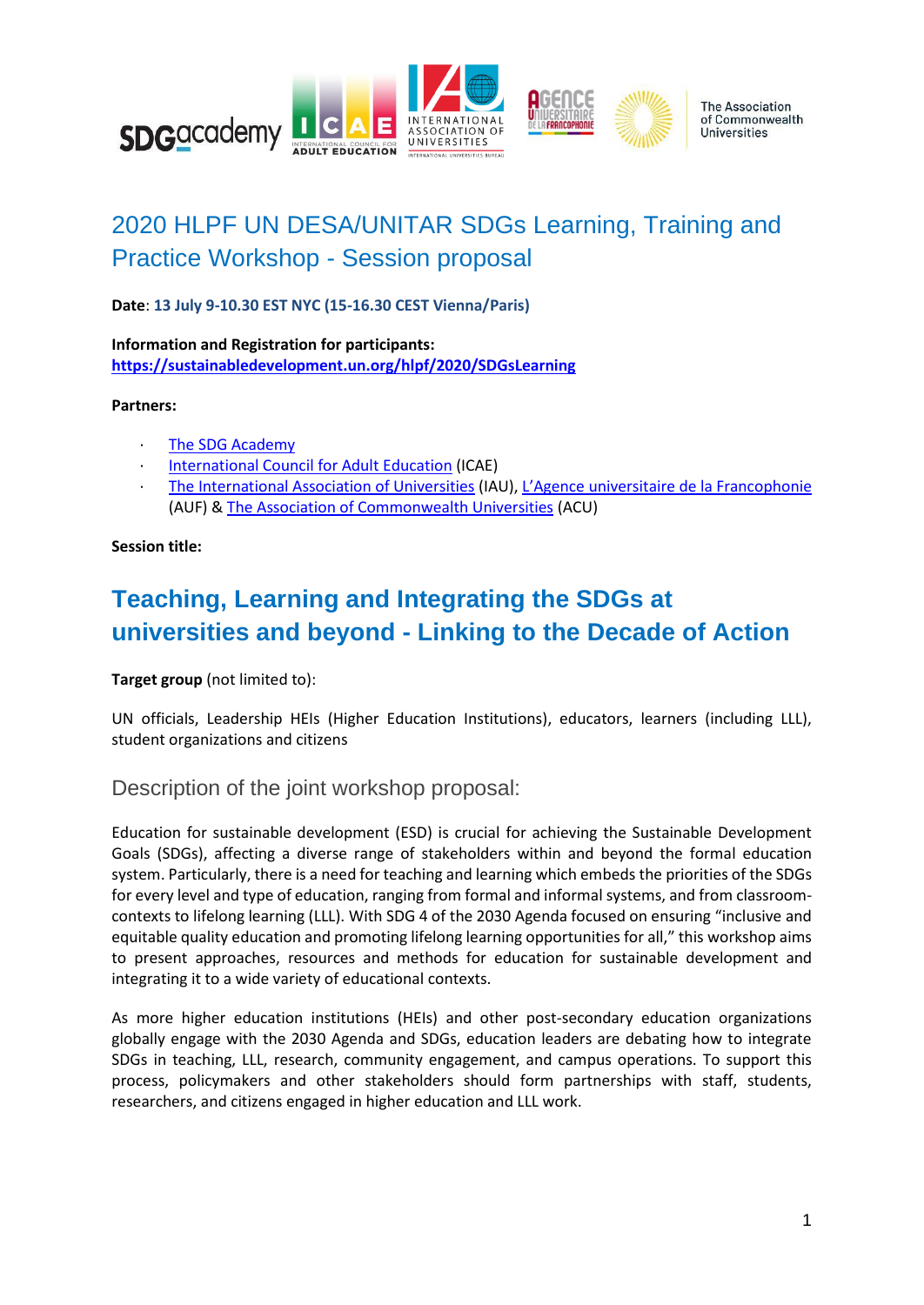

#### No 'One-size-fits- all' method to approach the SDGs in education

How can we work together to create resources, find methods, and build capacities not only for teaching sustainable development, but also for enabling individuals and groups to take an active role in the implementation of the SDGs? While access to knowledge, quality teaching materials, and links to current global challenges are crucial, effective capacity building needs to take a holistic and interdisciplinary approach and include different groups and stages of learning. While the Global Sustainable Development Report (GSDR) entry points offer a place to start, all of the SDGs and the localized contexts of implementation should be taken into account. "Think local – act global" also applies to research and learning about and for the SDGs.

Furthermore, engaging various societal groups for the Agenda 2030 and supporting the translation of the goals and strategies to local and regional realities requires innovative capacity building, learning, and integrating sustainable development into post-secondary curricula and strategic plans. The workshop will address dynamic and interactive forms of teaching, LLL, and advocacy for the SDGs. Participants will have the opportunity to increase their skills for teaching about the 2030 Agenda 2030 in their fields, and advocate for research on the challenges and implementation of the 17 SDGs in their institutions, communities, and other local contexts.

Topics to be covered include:

- **A 'wreath' of goals - Interlinkages of the SDGs to Higher Education and Lifelong Learning**
- **'All for one and one for all' – cooperation and partnership for the Global Agenda**
- **Global character and local 'face' of SDGs**

In conclusion, education stakeholders and researchers are active contributors to a more sustainable future. They educate the future generations, provide research about the current state of our planet, invent new technologies, and address pressing issues of our times. Higher education and lifelong learning institutions further connect the local and the global, translating the SDGs to a local level and serving local communities. In short, post-secondary education, including LLL, is a key driver for a sustainable future.

## About the Session Partners

The session partners, the SDG Academy, the International Council for Adult Education (ICAE) and the International Association of Universities (IAU) with L'Agence universitaire de la Francophonie (AUF) and the Association of Commonwealth Universities (ACU), have been involved with sustainable development in post-secondary education for many years, along with their respective global networks of partners, members, and other collaborators.

The SDG Academy is the flagship online education platform of the Sustainable Development Solutions Network (SDSN), creating and curating the best available educational content on the SDGs and making it available as a public good. The ICAE focuses on adult formation outside an institutional context and opening up inclusive and lifelong learning opportunities. The partnership of ACU, AUF and IAU accelerates the engagement of higher education in Agenda 2030, as the associations together represent more than 2,000 HEIs globally. They share their commitment to improving higher education for a more sustainable future and advocate for a Whole-Institution-Approach (WIA) to sustainability.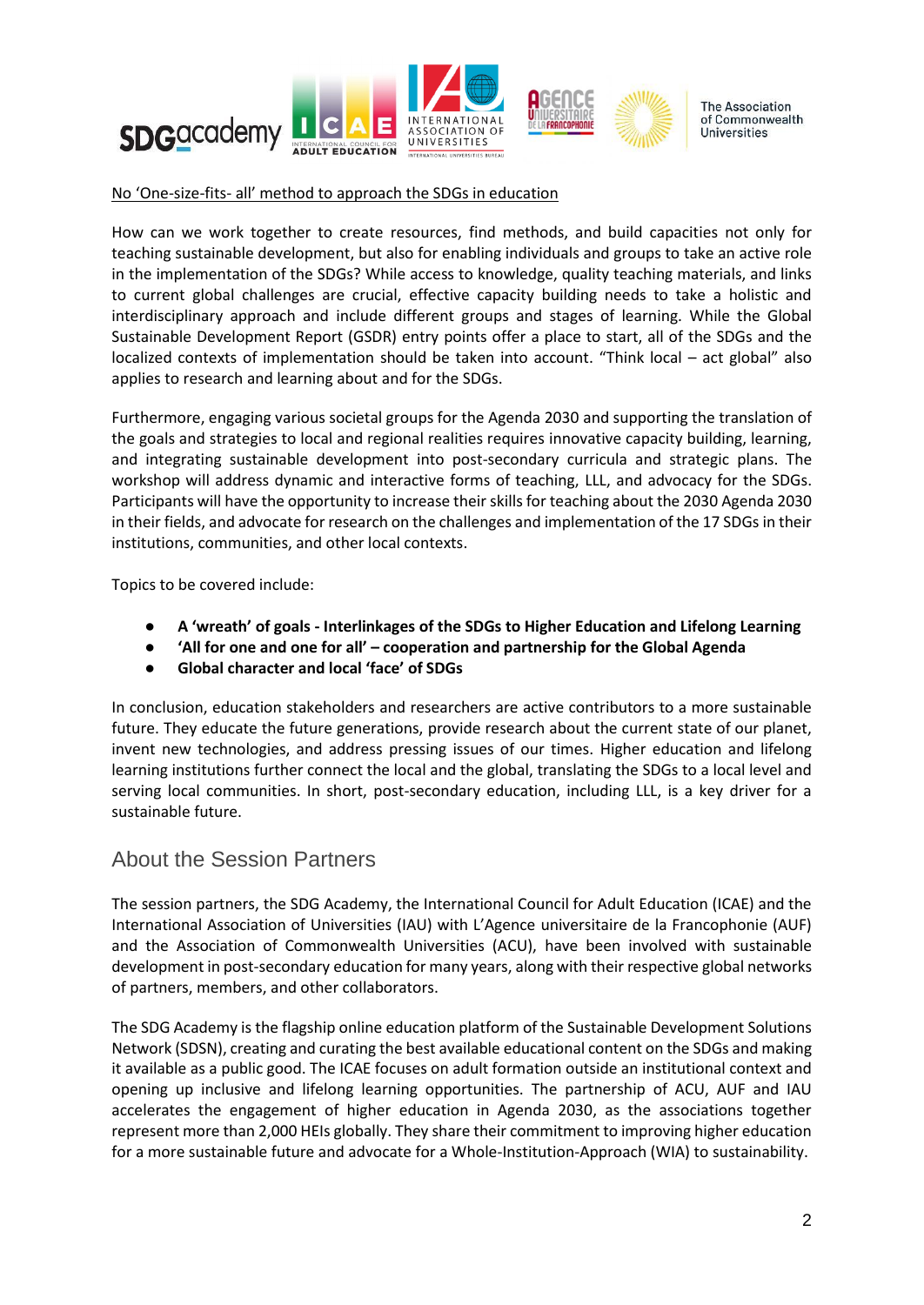

## Training Program

| <b>Session segment</b>                                                               | <b>Speakers</b>                                                        | Time (90min)      |
|--------------------------------------------------------------------------------------|------------------------------------------------------------------------|-------------------|
| Setting the scene and<br>introductions                                               | Moderators and session partners<br>(SDG Academy, ICAE,<br>IAU/AUF/ACU) | 10 <sub>min</sub> |
| Part 1: No 'One-size-fits-all'<br>method to approach the<br><b>SDGs in education</b> | Presentation rounds of speakers<br>addressing input questions          | 45min             |
| Part 2: Multi-stakeholder<br>approaches and future<br>perspectives                   | Moderated discussion and<br>exchange between speakers                  | 20 <sub>min</sub> |
| Conclusions and Q&A                                                                  | Moderators and questions from<br>chat                                  | 15 <sub>min</sub> |

Moderation/Panelists:

- Moderation: joint moderation of session partners

- Hilligje van't Land, Secretary General, IAU (tbc with Joanna Newman, ACU; Georges Malamoud, AUF)
- Meredith Storey, SDG Academy
- Katarina Popovic, ICAE

- Panelists (TBC)

- Chandrika Bahadur, Vice President of the SDG Academy and former President of SDSN
- Bianca Kopp, Crime Prevention and Criminal Justice Officer, E4J initiative, UNODC
- TBD, Representative from EASG (Education and Academia Stakeholder Group)
- TBD, Representative AUF and ACU
- University representatives (TBC):
	- Pornchai Mongkhonvanit, Siam University, Thailand
	- Muneo Kaigo, Tsukuba University, Japan
	- Sir Hilary Beckles, University of the West Indies, Jamaica
	- Alessandra Scagliarini, University of Bologna, Italy